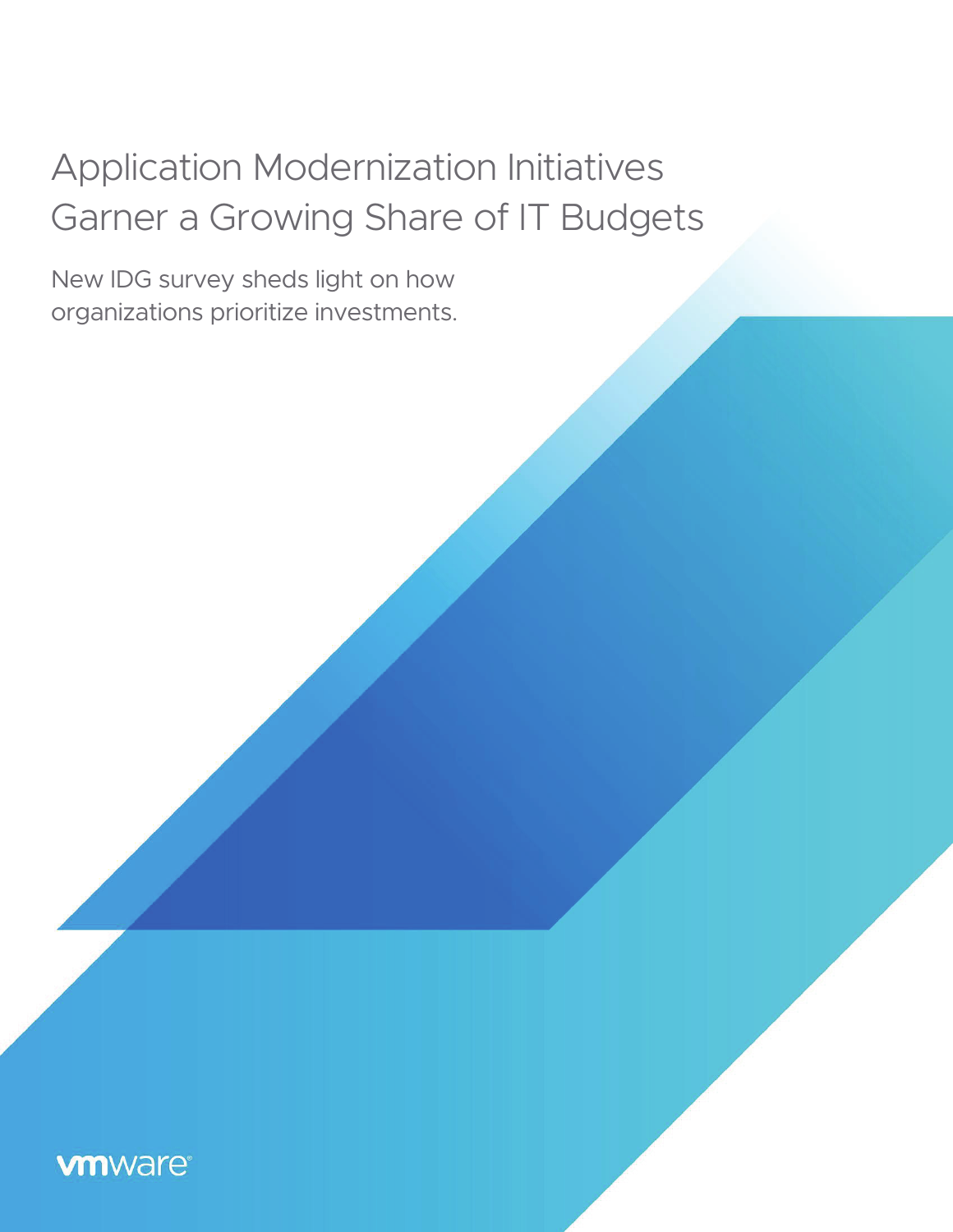Where you are on the application modernization journey influences what you expect the outcomes to be and the challenges you face, according to a new IDG Research study conducted in partnership with VMware.

The survey of 106 IT decision-makers, which was fielded in September 2020, found that businesses of all sizes across a wide spectrum of industries are making IT modernization a priority but that many are still in the early stages of the process. Two-thirds of the decision-makers have either started implementing technology to support IT modernization or are past the initial implementation stage.

Application modernization is the process of deriving new value from existing applications by updating them with modern features and capabilities, many of which are inspired by cloud computing. Strategies can range from basic replatforming or rehosting to full-scale replacement of legacy systems.

The research indicated that IT and business leaders are making significant investments in modernization but are struggling with setting priorities and determining how to begin the process. Their expectations, challenges, and budget decisions also shift as they proceed along the journey.

#### Modernization Priorities

The top objectives of modernization projects that respondents identified are:

- 1 Improving performance and flexibility
- 2 Hardening security
- 3 Achieving compliance

It is notable that 'improved cost efficiency,' which is sometimes touted as a principal benefit of modernization, was seen as a somewhat lower priority, with only one-third of the respondents citing it.

As companies gain experience with modernization, their priorities shift from soft benefits such as agility to hard payoffs such as speed and security.

This is evident when responses are broken down by the respondents' stage on the adoption curve. For example, survey participants whose organization was higher up on the adoption curve cited flexibility and improved performance as goals to a much higher degree than their peers whose organization was farther down the adoption curve. They also are much more intent on improving security. In contrast, late adopters are primarily in pursuit of application manageability and shorter time to market.

Modernization is sometimes regarded as being synonymous with moving applications to the cloud, but the survey results show that more than two-thirds of respondents' IT infrastructure is still deployed on-premises or in colocation centers.

However, the results also suggest that modernization projects favor cloud migration. Companies that are well along the modernization journey reported that 42% of their infrastructure is cloud-based, compared to 32% of those that are earlier in the process.

There is evidence that the laggards will catch up, though. Organizations in the planning stages are allocating 38% of their IT budget to modernization, compared to 28% for those farther along the adoption curve. This suggests that modernization budgets are weighted toward early-stage investments in infrastructure and management tools and that costs decline over time.

#### Allocating the Modernization Budget

When it comes to how money is spent, IT is firmly in control: 65% of the respondents reported that IT owns all or most of the modernization budget. Just 1% said the project is driven primarily by the line of business. One striking finding is that 83% of organizations in the later stages of modernization have ceded most or all budget responsibility to IT, compared to just 17% of those in the early stages. This indicates that the modernization effort is more collaborative early on, with IT taking the reins as goals and priorities are established.

Across all respondents, the top investment priorities are modernizing on-premises applications, increasing automation, beefing up security, and utilizing managed services. Other priorities include upgrading infrastructure and adopting a hybrid cloud strategy.

Here again, though, there are significant differences between the stages in the modernization journey. Early adopters are much more likely to emphasize the top four priorities noted above, in some cases by more than a 2-to-1 margin, than their less advanced peers. In contrast, late adopters focus more on upgrading infrastructure, implementing disaster recovery, and unifying management for consistency.

These priorities are appropriate early steps for any company planning to modernize, according to Rick Walsworth of VMware's Cloud Foundation product team.



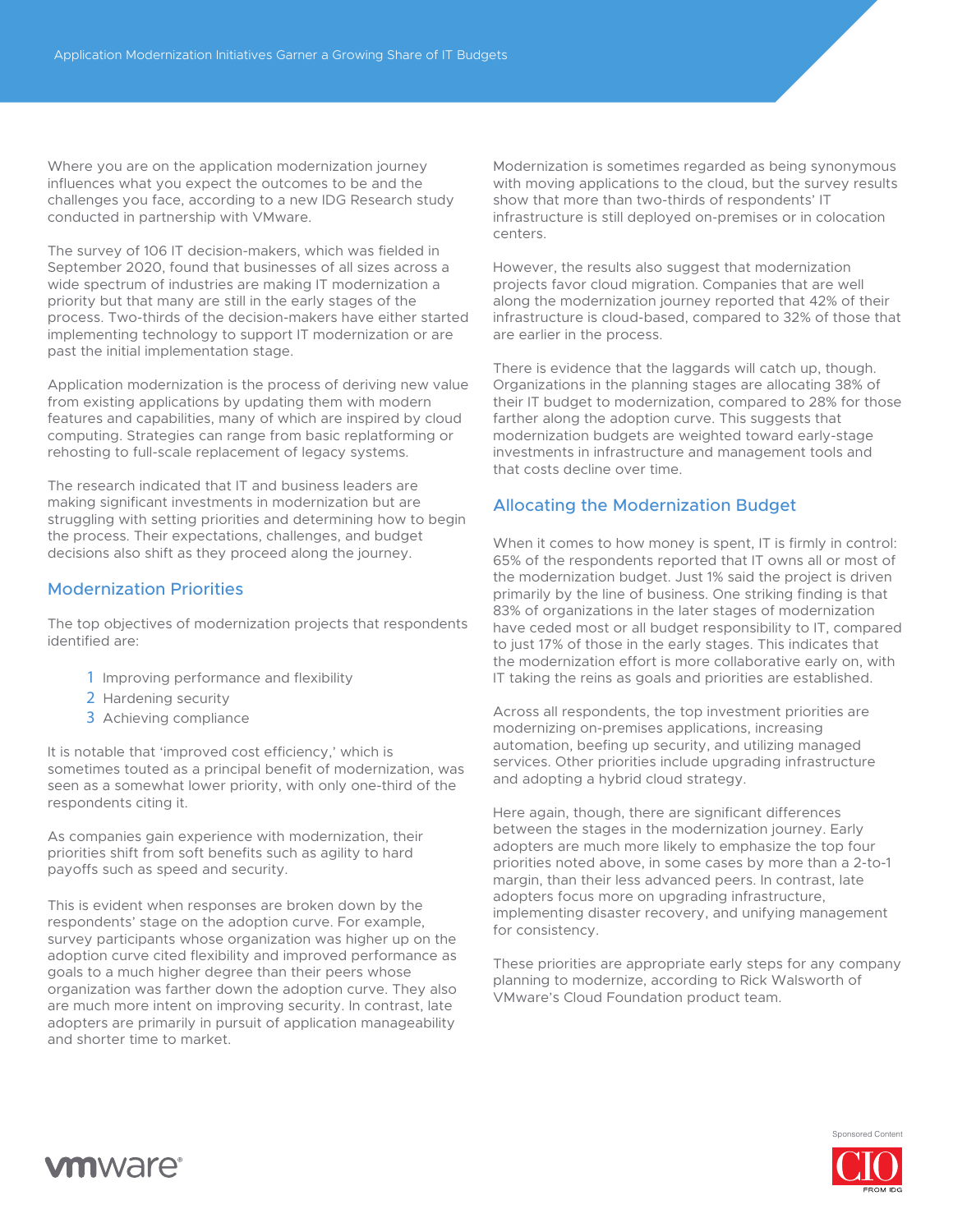*Better application manageability and control* and *faster time to market* appear to be greater motivators for IT modernization investments in the beginning stages.



## **Objectives Motivating IT Modernization Investment Decisions (select three)**

"It's like pouring the foundation before building a house," he says. "You want to be sure you have the flexibility to support the kind of workloads you'll be running three to five years out."

Some notable differences in investment priorities are also evident by company size. For example, more than three times as many representatives of large companies as small ones cited managed services as a top priority. Many more large companies are also automating application deployment and investing in edge computing.

"Large organizations operate at scale, and one manual step slows them down," says Walsworth. "In order to maintain that scale, they look for every opportunity to remove manual processes."

That interest in operational efficiency translates as well to edge computing. "If you move the compute processing closer to the data source, you can filter the data at the edge, extracting the meaningful data and sending outcomes to the data center. You move faster," he says.

Small companies, in contrast, are putting more resources toward modernizing on-premises applications, adopting hybrid clouds, and unifying management. These differences could be explained by the broader scope of large companies, which have more infrastructure to manage and are more likely to be initiating edge strategies. A unified hybrid cloud platform built on consistent infrastructure and operations is key to making it possible to meet these broad and diverse goals.

# Top Challenges

Regardless of organizational profile, the most pressing challenge among decision-makers as a group is the need for new skills—an unsurprising finding, given that modernized portfolios are more likely to use new cloud constructs. Data privacy and security concerns rank next-highest on the list, reflecting a common (although perhaps somewhat outdated) view of cloud infrastructure as insecure.

Leaders in an IT modernization effort "can get so focused on foundational elements like infrastructure and management that, in the early stages, they may not place enough focus on issues such as security and privacy," Walsworth says.

Security concerns may be a function of lack of familiarity with multitenant workloads in which multiple companies share the same physical infrastructure.

"You need to have intrinsic security built in at each layer of the stack," Walsworth says. "You have to be able to isolate workloads and provide the right level of intrusion protection at every layer—enabling the security posture to follow the workload, independent of its environment."

The third- and the fourth-most-cited items also relate to uncertainty: confusion about cloud strategy and lack of clarity about how to proceed.